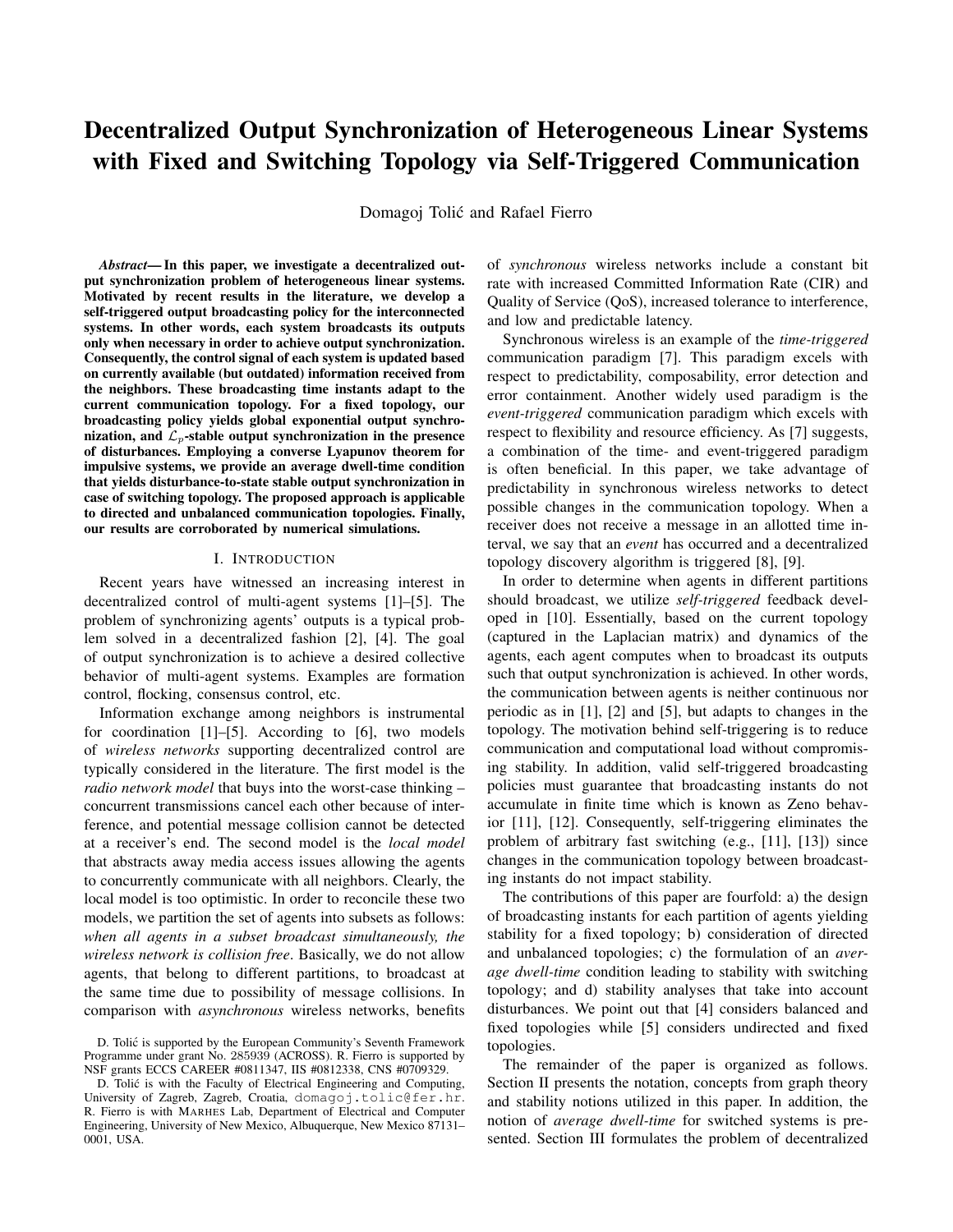output synchronization with intermittent communication and switching topology. The methodology brought together to solve the problem is presented in Section IV. The case of switching topology is investigated in Section V. The proposed methodology is verified using numerical simulations in Section VI. Due to space limitations, our results are provided without proofs and the conclusion section is omitted.

## II. MATHEMATICAL PRELIMINARIES

# *A. Notation*

To shorten the notation, we use  $(x, y) := [x^\top \ y^\top]^\top$ . The dimension of a vector x is denoted  $n_x$ . We use  $||f[a, b]||_p :=$  $\left(\int_{[a,b]} ||f(s)||^p ds\right)^{1/p}$  to denote the  $\mathcal{L}_p$  norm of a Lebesgue measurable function f on  $[a, b] \subset \mathbb{R}$ . In this paper,  $\|\cdot\|$ refers to the Euclidean norm of a vector. If the argument of  $\|\cdot\|$  is a matrix, then it denotes the induced matrix 2-norm. Given  $x \in \mathbb{R}^n$ , we define  $\overline{x} = (|x_1|, |x_2|, \dots, |x_n|)$ , where  $|\cdot|$  denotes the absolute value function. When the argument of  $|\cdot|$  is a set, then it denotes the cardinality of the set. Given  $x = (x_1, x_2, ..., x_n)$  and  $y = (y_1, y_2, ..., y_n) \in \mathbb{R}^n$ , the partial order  $\preceq$  is given as  $x \preceq y \iff x_i \leq y_i, \forall i \in$  $\{1, \dots, n\}$ . An *n*-dimensional vector with all entries 0 is denoted  $\mathbf{0}_n$ . The set  $\mathcal{A}_n^+$  denotes the subset of all  $n \times n$ matrices that are symmetric and have nonnegative entries. Finally, let  $\mathbb{R}^n_+$  denote the nonnegative orthant.

## *B. Graph Theory*

A *directed graph*, or digraph, is a pair  $\mathcal{G} = (\mathcal{V}, \mathcal{E})$  where  $V = \{v_1, \ldots, v_N\}$  is a nonempty set of *nodes* (or vertices) with unique ID numbers, and  $\mathcal{E} \subset \mathcal{V} \times \mathcal{V}$  is the set of the corresponding *edges*. When the edge  $(i, j)$  belongs to  $\mathcal{E}$ , it means that there is an information flow from the node  $i$ to the node j. We do not allow *self-loops*, i.e., edges that connect a vertex to itself. When both  $(i, j)$  and  $(j, i)$  belong to  $\mathcal{E}$ , we say that the *link* between i and j is *bidirectional*. Otherwise, the link between i and j is *unidirectional*. The set of *neighbors* of the node  $v_i$  is  $\mathcal{N}_i = \{j \in \mathcal{V} : (j, i) \in \mathcal{E}\}\$ which is all nodes that the node  $v_i$  can obtain information from. A *path* in a graph is a sequence of vertices such that from each of its vertices there is an edge to the next vertex in the sequence. The *distance* between two vertices in a graph is the number of edges in a shortest path connecting them. The greatest distance between any pair of vertices is called the *diameter* of a graph and is denoted  $\text{diam}(\mathcal{G})$ . A *cycle* in  $G$  is a directed path with distinct nodes except for the starting and ending node. An *inclusive cycle* for an edge is a cycle that contains the edge on its path.

Given a graph G, the graph Laplacian matrix  $L \in \mathbb{R}^{|\mathcal{V}| \times |\mathcal{V}|}$ is defined as  $L = [l_{ij}]$ , where  $l_{ij}$  equals  $-1$  for  $j \in \mathcal{N}_i$ ,  $|\mathcal{N}_i|$ for  $j = i$ , and 0 otherwise.

# *C. Stability Notions*

Consider a hybrid (or impulsive) system

$$
\Sigma \begin{cases} \dot{x} = f(x, \omega) \\ y = g(x, \omega) \end{cases} t \in \bigcup_{i \in \mathbb{N}_0} [t_i, t_{i+1}), \quad (1) \\ x(t^+) = h(x(t)) \quad t \in \mathcal{T},
$$

with the state  $x \in \mathbb{R}^{n_x}$ , output  $y \in \mathbb{R}^{n_y}$  and input  $\omega \in$  $\mathbb{R}^{n_{\omega}}$ . We assume enough regularity on f and h to guarantee existence of the solutions given by right-continuous functions  $t \mapsto x(t)$  on  $[t_0, \infty)$  starting from  $x_0$  at  $t = t_0$ . Jumps of the state x occur at each  $t \in \mathcal{T} := \{t_i : i \in \mathbb{N}\}\.$  The value of the state after the jump is given by  $x(t^+) = \lim_{t \to \infty} x(t)$ for each  $t \in \mathcal{T}$ .

*Definition 1:* (global exponential stability) For  $\omega \equiv 0$ , the equilibrium point  $x = 0$  of  $\Sigma$  is Globally Exponentially Stable (GES) if there exist  $k, l \geq 0$  such that  $||x(t)|| \leq$  $k \exp(-l(t - t_0))||x(t_0)||$  for all  $t \ge t_0$  and for any  $x(t_0)$ .

*Definition 2:* (input-to-state stability) The system  $\Sigma$  is input-to-state stable (ISS) if there exist a class- $\mathcal{KL}$  function β and a class- $\mathcal{K}_{\infty}$  function  $\gamma$  such that, for any  $x(t_0)$ and every input  $\omega$ , the corresponding solution  $x(t)$  satisfies  $||x(t)|| \leq \beta(||x_0||, t - t_0) + \gamma(||\omega|t_0, t||_{\infty}).$ 

*Definition 3:* (uniform bounded-input bounded-output stability) The system  $\Sigma$  is uniformly bounded-input boundedoutput stable if there exists a finite constant  $\eta$  such that, for any  $t_0$  and any input signal  $\omega(t)$ , the corresponding zero-state response (i.e.,  $x_0 = \mathbf{0}_{n_x}$ ) satisfies  $||x[t_0, t]||_{\infty} \leq$  $\eta\|\omega[t_0, t]\|_{\infty}$ .

*Definition 4:* ( $\mathcal{L}_p$ -stability) Let  $p \in [1, \infty]$ . The system  $\Sigma$ is  $\mathcal{L}_p$ -stable from  $\omega$  to y with gain  $\gamma \geq 0$  if there exists  $K \ge 0$  such that  $||y[t_0, t]||_p \le K||x_0|| + \gamma ||\omega[t_0, t]||_p$  for all  $t \geq t_0$ .

*Definition 5:* (detectability) Let  $p, q \in [1, \infty]$ . The state x of  $\Sigma$  is  $\mathcal{L}_p$  to  $\mathcal{L}_q$  detectable from  $(y, \omega)$  to x with gain  $\gamma \geq 0$  if there exists  $K \geq 0$  such that  $||x[t_0, t]||_q \leq K||x_0||+$  $\gamma \|y[t_0, t]\|_p + \gamma \|\omega[t_0, t]\|_p$  for all  $t \geq t_0$ .

Definitions 1 and 2 are taken from [14], Definition 3 is taken from [15], while Definitions 4 and 5 are found in [16].

## *D. Switched Systems and Average Dwell-Time*

Consider a family of systems (1) indexed by the parameter  $\rho$  taking values in a set  $\mathcal{P} = \{1, 2, \ldots, m\}$ . Let us define a right-continuous and piecewise constant function  $\sigma : [t_0, \infty) \to \mathcal{P}$  called a *switching signal* [11]. The resulting switched system is given by

$$
\Sigma_{\sigma} \left\{ \begin{aligned} \dot{x} &= f_{\sigma}(x,\omega) \\ y &= g(x,\omega) \\ x(t^+) &= h_{\sigma}(x(t)) \end{aligned} \right\} t \in \bigcup_{i \in \mathbb{N}_0} [t_i, t_{i+1}), \qquad (2)
$$

For each switching signal  $\sigma$  and each  $t \geq t_0$ , let  $N_{\sigma}(t, t_0)$ denote the number of discontinuities, called *switching times*, of  $\sigma$  on the open interval  $(t_0, t)$ . We say that  $\sigma$  has *average dwell-time*  $\tau_a$  if there exist two positive numbers  $N_0$  and  $\tau_a$ such that

$$
N_{\sigma}(t, t_0) \le N_0 + \frac{t - t_0}{\tau_a} \tag{3}
$$

for every  $t \geq t_0$ . For a comprehensive discussion refer to [11] and [13]. In this paper, different values of  $\sigma$  correspond to different topologies L.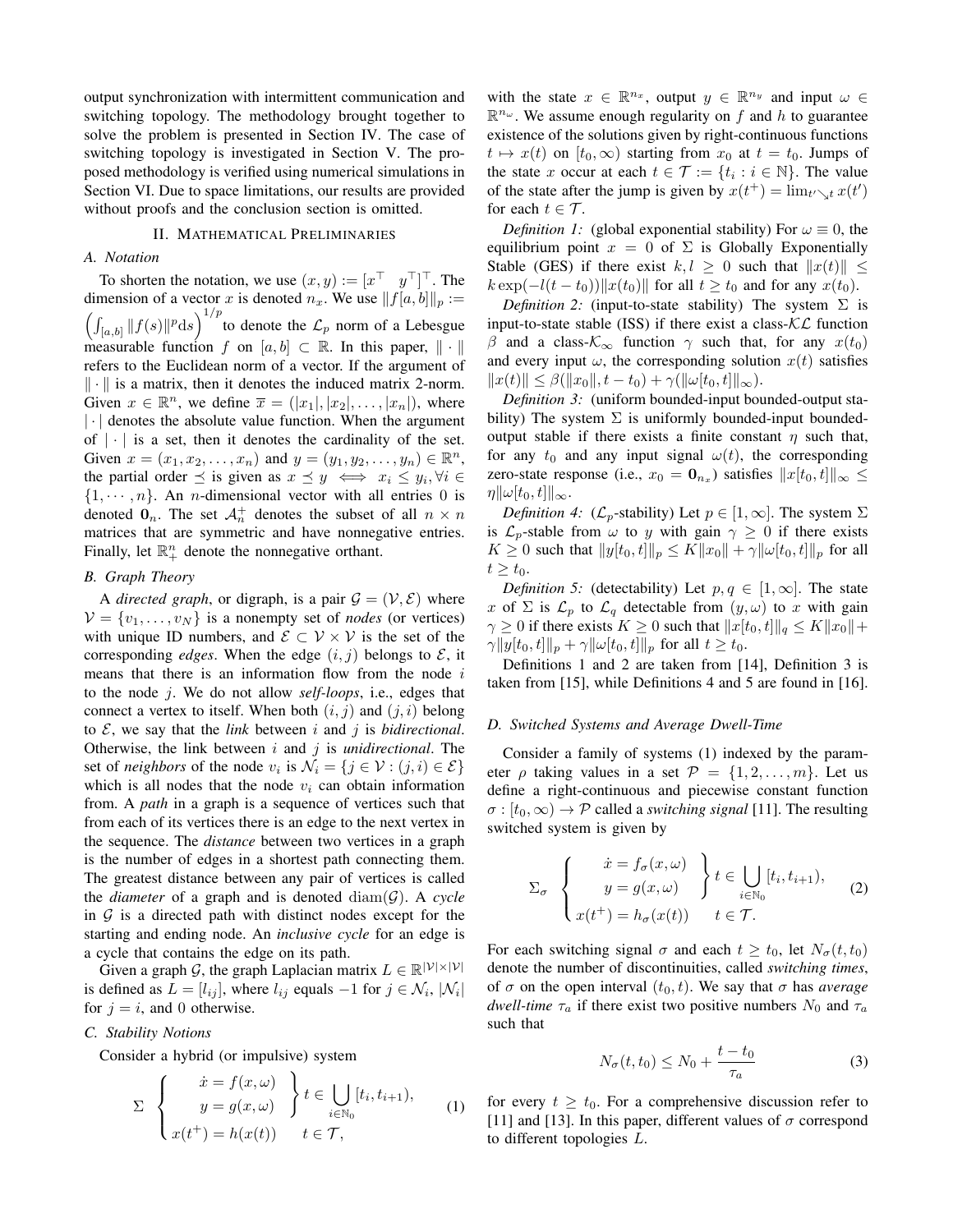## III. PROBLEM STATEMENT

Consider  $N$  linear systems, i.e., agents, given by

$$
\dot{x}_i = A_i x_i + B_i u_i, \qquad y_i = C_i x_i,\tag{4}
$$

where  $x_i \in \mathbb{R}^{n_{x_i}}$  is the state,  $u_i \in \mathbb{R}^{n_{u_i}}$  is the input,  $y_i \in$  $\mathbb{R}^{n_y}$  is the output of the i<sup>th</sup> system,  $i \in \{1, 2, ..., N\}$ , and  $A_i$ ,  $B_i$ ,  $C_i$  are matrices of appropriate dimensions. The set of all agents is denoted V; hence,  $|V| = N$ . Motivated by [2, Chapter 2], we consider the following decentralized control policy

$$
u_i = -K_i \sum_{j \in \mathcal{N}_i} [(y_i - y_j) - (d_i - d_j)] + \omega_i,
$$
 (5)

where  $K_i$  is a  $n_{u_i} \times n_y$  matrix,  $\mathcal{N}_i$  denotes the set of neighbors of the i<sup>th</sup> system,  $d_i \in \mathbb{R}^{n_y}$  is the bias term, and  $\omega_i \in$  $\mathbb{R}^{n_y}$  is the disturbance term. Next, we define the following stack vectors  $x := (x_1, x_2, \ldots, x_N), y := (y_1, y_2, \ldots, y_N),$  $d := (d_1, d_2, \ldots, d_N)$  and  $\omega := (\omega_1, \omega_2, \ldots, \omega_N)$ . Knowing the Laplacian matrix  $L$  of a communication graph  $G$ , the closed-loop dynamic equation of (4) given the control law (5) becomes

$$
\dot{x} = A^{\text{cl}}x - B^{\text{cl}}d + B^{\text{d}}\omega, \quad y = C^{\text{cl}}x,\tag{6}
$$

where

$$
A^{\text{cl}} = [A_{ij}^{\text{cl}}], \quad A_{ij}^{\text{cl}} = \begin{cases} A_i - l_{ii} B_i K_i C_i, & i = j \\ -l_{ij} B_i K_i C_j, & \text{otherwise} \end{cases},
$$
  
\n
$$
B^{\text{cl}} = [B_{ij}^{\text{cl}}], \quad B_{ij}^{\text{cl}} = -l_{ij} B_i K_i,
$$
  
\n
$$
C^{\text{cl}} = \text{diag}(C_1, C_2, \dots, C_N), B^{\text{d}} = \text{diag}(B_1, B_2, \dots, B_N).
$$

In the above expressions,  $A_{ij}^{\text{cl}}$  and  $B_{ij}^{\text{cl}}$  are matrix blocks while  $diag(\cdot, \cdot, \ldots, \cdot)$  denotes the block-diagonal matrix. *Assumption 1:*  $A^{cl}$  is Hurwitz.

When  $\omega \equiv \mathbf{0}_{n_y}$ , the equilibrium of (6) is given by

$$
x_{eq} = \left(A^{\text{cl}}\right)^{-1} B^{\text{cl}} d \tag{7}
$$

with the corresponding output (i.e., synchronization point)

$$
y_{eq} = C^{\text{cl}} x_{eq}.
$$
 (8)

*Definition 6:* Suppose we have a system of N agents given by (4). We say that the agents output synchronize if  $||y - y_{eq}|| \to 0$  as  $t \to \infty$ .

*Remark 1:* The above definition of output synchronization differs from the definition found in, for instance, [4] where it is required that  $||y_i - y_j|| \rightarrow 0$  as  $t \rightarrow \infty$  for all  $i, j \in \{1, 2, \ldots, N\}$ . Our definition aims at controlling the asymptotic values  $y_{eq}$  of the outputs y regardless of initial conditions. Problems in which the asymptotic values of  $y$ depend on initial conditions are characterized by matrices  $A<sup>cl</sup>$  that have an eigenvalue at the origin. These problems are the subject of our forthcoming publications. In our definition, notice that one can change  $y_{eq}$  by changing d. For example, one can change formations by changing d.

It is well known that substitutions  $x' = x - x_{eq}$  and  $y' = x$  $y - y_{eq}$  transform (6) into the equivalent system

$$
\dot{x}' = A^{\text{cl}}x' + B^{\text{d}}\omega, \quad y' = C^{\text{cl}}x', \tag{9}
$$

such that  $x'_{eq} = 0$  is the equilibrium point when  $\omega \equiv \mathbf{0}_{n_y}$ . From Assumption 1 and [14, Corollary 5.2.], we infer that the closed-loop system (9) is  $\mathcal{L}_p$ -stable from  $\omega$  to  $y'$  for each  $p \in [1,\infty].$ 

Since we do not consider continuous feedback in (5), the control signal becomes

$$
u_i = -K_i \sum_{j \in \mathcal{N}_i} [(\hat{y}_i - \hat{y}_j) - (d_i - d_j)] + \omega_i,
$$
 (10)

where  $\hat{y}_i$  is the most recently transmitted value of the output of the  $j^{\text{th}}$  agent. Let  $\mathcal{T}_i := \{t_i^j : j \in \mathbb{N}\}\$  denote the set of broadcasting time instants of the *i*<sup>th</sup> agent and  $\mathcal{T} := \cup_{i=1}^N \mathcal{T}_i$ . In order to account for the fact that outdated  $\hat{y}_i$ 's are used in control law (5) and not the actual outputs  $y_i$ 's, we introduce the output error vector

$$
e := \hat{y} - y. \tag{11}
$$

The above expression uses  $\hat{y} := (\hat{y}_1, \hat{y}_2, \dots, \hat{y}_N)$ . Taking e into account, the closed-loop dynamics (9) become

$$
\dot{x}' = A^{\text{cl}}x' + B^{\text{cl}}e + B^{\text{d}}\omega.
$$
 (12)

Since  $\hat{y} = 0$  and  $\dot{y}_{eq} = 0$ , the corresponding output error dynamics are

$$
\dot{e} = -C^{\text{cl}}\dot{x}^{\prime}.\tag{13}
$$

*Problem 1:* Partition the set of agents V into subsets  $P_i$ 's with the following property: when all agents in each  $P_i$ broadcast simultaneously, message collisions are avoided.

*Problem 2:* Given a fixed topology, design sets of broadcasting instants  $\mathcal{T}_i$ ,  $i \in \{1, 2, ..., N\}$ , such that the outputs of agents synchronize in the sense of Definition 6.

*Problem 3:* Find conditions that preserve output synchronization under switching communication topology.

#### IV. METHODOLOGY

# *A. Decentralized Topology Discovery for Directed Graphs*

In order to solve Problem 1, each agent has to know the communication topology, i.e., the graph Laplacian matrix L. This problem is known as topology discovery and has been an active area of research (e.g., [8] and [9]). In this paper we implement the approach from [8] due to its applicability to directed graphs. This approach converges in finite time  $\Delta$ after the network topology stops changing.  $\Delta$  is proportional to diam $(G)$ . Since we consider a finite number of agents N, there exists an upper bound on  $\Delta$ , denoted  $\Delta_u$ , for all admissible topologies. The admissible topologies are those that satisfy Assumptions 1 and 2.

*Assumption 2:* All unidirectional links have an inclusive cycle.

Assumption 2 is the main assumption in [8]. In order to simplify the exposition of this paper, we take  $\Delta_u = 0$ .

*Remark 2:* Notice that leader-follower topologies do not satisfy Assumption 2. In case of fixed communication topologies, Assumption 2 can be omitted as this assumption is needed only for decentralized topology discovery. Thus, the work presented herein is applicable to time-invariant leaderfollower topologies as well.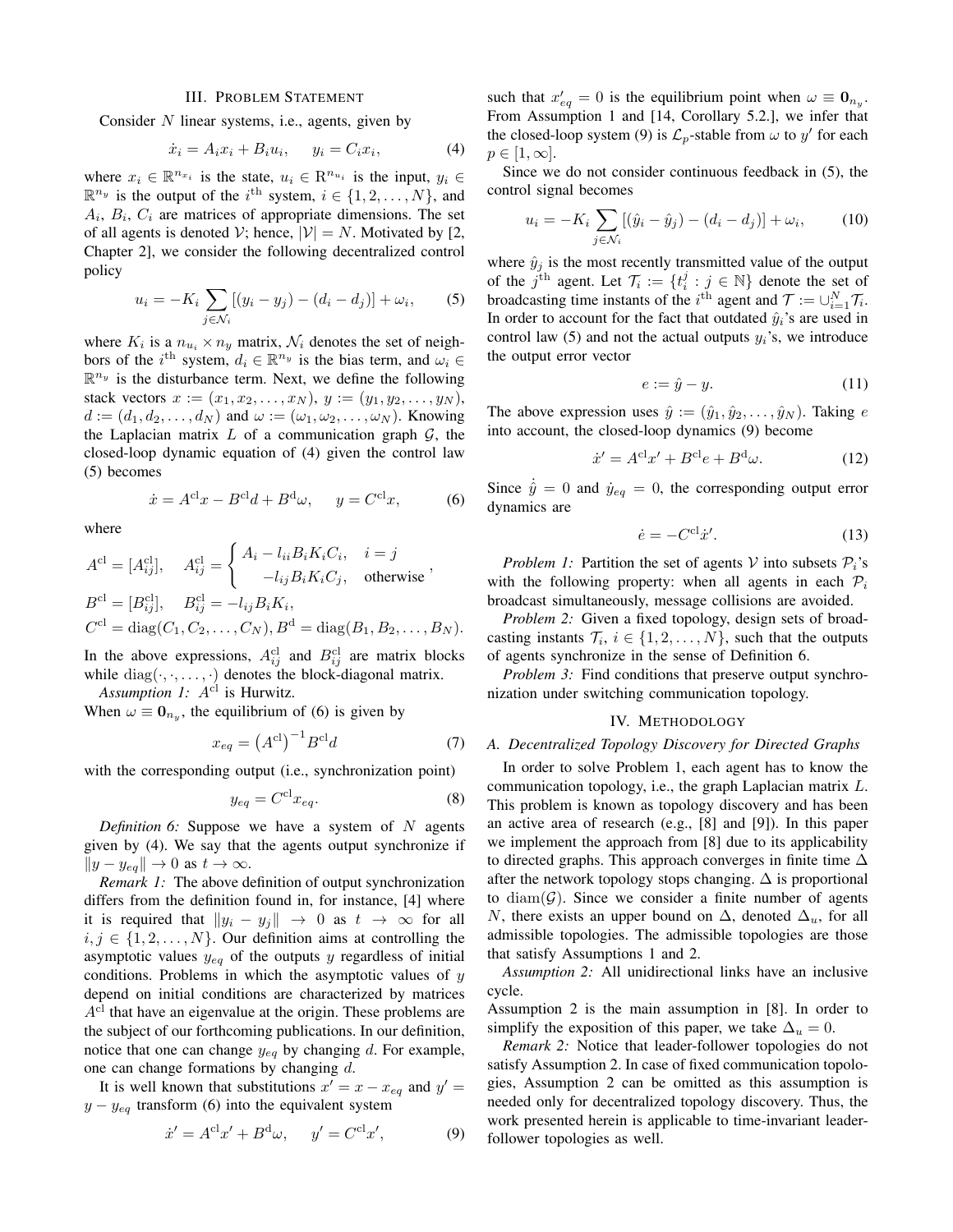

Fig. 1. The graph partition  $\mathcal{P}_1 = \{1, 3\}$ ,  $\mathcal{P}_2 = \{2, 5\}$  and  $\mathcal{P}_3 = \{4\}$ .

## *B. Partitioning the Agents*

After obtaining  $L$  using the approach from [8], we have to partition the set  $V$  in order to avoid message collisions according to the *radio network model*. In other words, we want to allow simultaneous broadcast of agents that have no common receivers and are not receivers themselves at that particular time instants. Notice that, if one is not concerned with message collisions, then there is no need to partition the agents.

Consider the graph depicted in Figure 1. The corresponding graph Laplacian matrix is

$$
L_1 = \begin{bmatrix} 2 & -1 & 0 & -1 & 0 \\ 0 & 1 & -1 & 0 & 0 \\ -1 & 0 & 1 & 0 & -1 \\ -1 & -1 & 0 & 2 & 0 \\ 0 & 0 & -1 & -1 & 2 \end{bmatrix} . \tag{14}
$$

This graph satisfies Assumption 2. Next, we partition  $V =$  $\{1, 2, 3, 4, 5\}$  in Figure 1 using Algorithm 1. In Algorithm 1, the element-wise product of the  $i^{\text{th}}$  and the  $j^{\text{th}}$  column of L is denoted  $L(i) L(j)$ . The input to the algorithm is L, and the outputs are subsets  $P_i$ . The number of nonempty  $P_i$ 's is  $T \leq N$ , and we prune empty  $\mathcal{P}_i$ 's.

Algorithm 1 Graph partitioning algorithm.

|     | $i: \mathcal{P}_i \leftarrow \{\emptyset\}$ for all $i \in \{1, \ldots, N\}; k \leftarrow 0$ |
|-----|----------------------------------------------------------------------------------------------|
|     | 2 for $i = 1$ to N do                                                                        |
| 3:  | if $i \notin \mathcal{P}_m$ for every $m \in \{1, , N\}$ then                                |
| 4:  | $k \leftarrow k+1$                                                                           |
| 5:  | $\mathcal{P}_k \leftarrow \mathcal{P}_k \cup \{i\}$                                          |
| 6:  | for $i = i + 1$ to N do                                                                      |
| 7:  | if $L(i) L(j) = \mathbf{0}_N$ for all $i \in \mathcal{P}_k$ then                             |
| 8:  | $\mathcal{P}_k \leftarrow \mathcal{P}_k \cup \{j\}$                                          |
| 9:  | end if                                                                                       |
| 10: | end for                                                                                      |
| 11: | end if                                                                                       |
| 12: | end for                                                                                      |

#### *C. Designing Broadcasting Instants*

In order to solve Problem 2, we use the extensions of [16] reported in [10]. The details of [10] are out of scope of this paper. In what follows, we provide only the scheduling protocol considered herein and adapt results from [10] to this specific protocol. In other words, even though the framework presented in this subsection is applicable to the larger group of *uniformly persistently exciting scheduling protocols* [16], we do not pursue that direction in this paper.

*Protocol 1:* The agents from  $P_{[(i+1) \mod T]+1}$  broadcast their outputs  $\tau$  seconds after the agents from  $\mathcal{P}_{[i \mod T]+1}$ have broadcast their outputs, where mod is the module operator.



Fig. 2. Interconnection of the nominal and the output error dynamics.

Notice that elements of the set  $\mathcal{T}_{[(i+1) \mod T]+1}$  are equal to elements  $\mathcal{T}_{[i \mod T]+1}$  increased by  $\tau$ . The impact of broadcasting agents' outputs is as follows:

*Property 1:* If the  $i<sup>th</sup>$  agent broadcasts at time  $t$ , the corresponding components of e reset to zero while other components remain unchanged, i.e.,

$$
e_{(i-1)n_y+1}^+(t) = \dots = e_{in_y}^+(t) = 0,
$$
  
\n
$$
e_j^+(t) = e_j(t),
$$
\n(15)

for all  $j \in \{1, ..., Nn_y\} \setminus \{(i-1)n_y + 1, ..., in_y\}$ , where the set difference is denoted  $\setminus$ .

Now, let us interconnect dynamics (12) and (13) and employ the small-gain theorem [14]. To this end, we upper bound the output error dynamics (13) as follows:

$$
\bar{e} = \overline{-C^{\text{cl}}(A^{\text{cl}}x' + B^{\text{cl}}e + B^{\text{d}}\omega)} \preceq A^* \bar{e} + \tilde{y}(x', \omega), \quad (16)
$$

where

$$
A^* = [a_{ij}^*] := \max\{|c_{ij}^*|, |c_{ji}^*|\},\tag{17}
$$

$$
\tilde{y}(x,\omega) := \overline{C^{\text{cl}}(A^{\text{cl}}x + B^{\text{d}}\omega)}.
$$
\n(18)

In (17), we use  $-C^{cl}B^{cl} = [c_{ij}^*]$ . Notice that  $A^* \in \mathcal{A}_{n_e}^+$ <br>and  $\tilde{y}: \mathbb{R}^{n_x} \times \mathbb{R}^{n_\omega} \to \mathbb{R}^{n_e}$  is a continuous function. With this choice of  $A^*$  and  $\tilde{y}$ , the upper bound (16) holds for all  $(x', e, \omega) \in \mathbb{R}^{n_x} \times \mathbb{R}^{n_e} \times \mathbb{R}^{n_\omega}$  and all  $t \in \mathbb{R}$ .

*Theorem 1:* Suppose that Protocol 1 is implemented. In addition, suppose that  $\tau \in (0, \tau^*)$ , where  $\tau^* := \frac{\ln(2)}{\|A^*\|T}$ . Then, the output error system (13) is  $\mathcal{L}_p$ -stable from  $\hat{y}$  to  $e$ for any  $p \in [1,\infty]$  with gain

$$
\gamma_e = \frac{T \exp(\|A^*\|(T-1)\tau)(\exp(\|A^*\|\tau) - 1)}{\|A^*\|(2 - \exp(\|A^*\|T\tau))}.
$$
 (19)

Next, take  $(e, \omega)$  to be the input and  $\tilde{y}$ , obtained in Theorem 1, to be the output of the dynamics (12). For given  $p \in [1,\infty]$ , the corresponding  $\mathcal{L}_p$ -gain from  $(e,\omega)$  to  $\tilde{y}$  is denoted  $\gamma$ . Hence, systems (12) and (13) are interconnected according to Figure 2.

*Theorem 2:* Suppose that Protocol 1 is implemented. If the interbroadcasting interval  $\tau$  in (19) is such that  $\gamma \gamma_e < 1$ , then the interconnection in Figure 2 is  $\mathcal{L}_p$ -stable from  $\omega$  to  $(e, \tilde{y})$  for given  $p \in [1, \infty]$ .

*Remark 3:* Notice that  $\gamma_e(\tau)$  in (19) is a monotonically increasing function of  $\tau \in [0, \tau^* )$ . In addition, notice that  $\gamma_e(0) = 0$ . By the assumption of Theorem 2, we know that  $\gamma < \infty$ . Since our goal it to design  $\tau$  such that  $\gamma \gamma_e(\tau) < 1$ , we first find  $\tau'$  such that  $\gamma \gamma_e(\tau') = 1$ , and then compute  $\tau = \kappa \tau'$ , where  $\kappa \in (0, 1)$ . Due to monotonicity of  $\gamma_e(\tau)$ , the obtained  $\tau'$  is strictly positive; hence,  $\tau = \kappa \tau'$  is strictly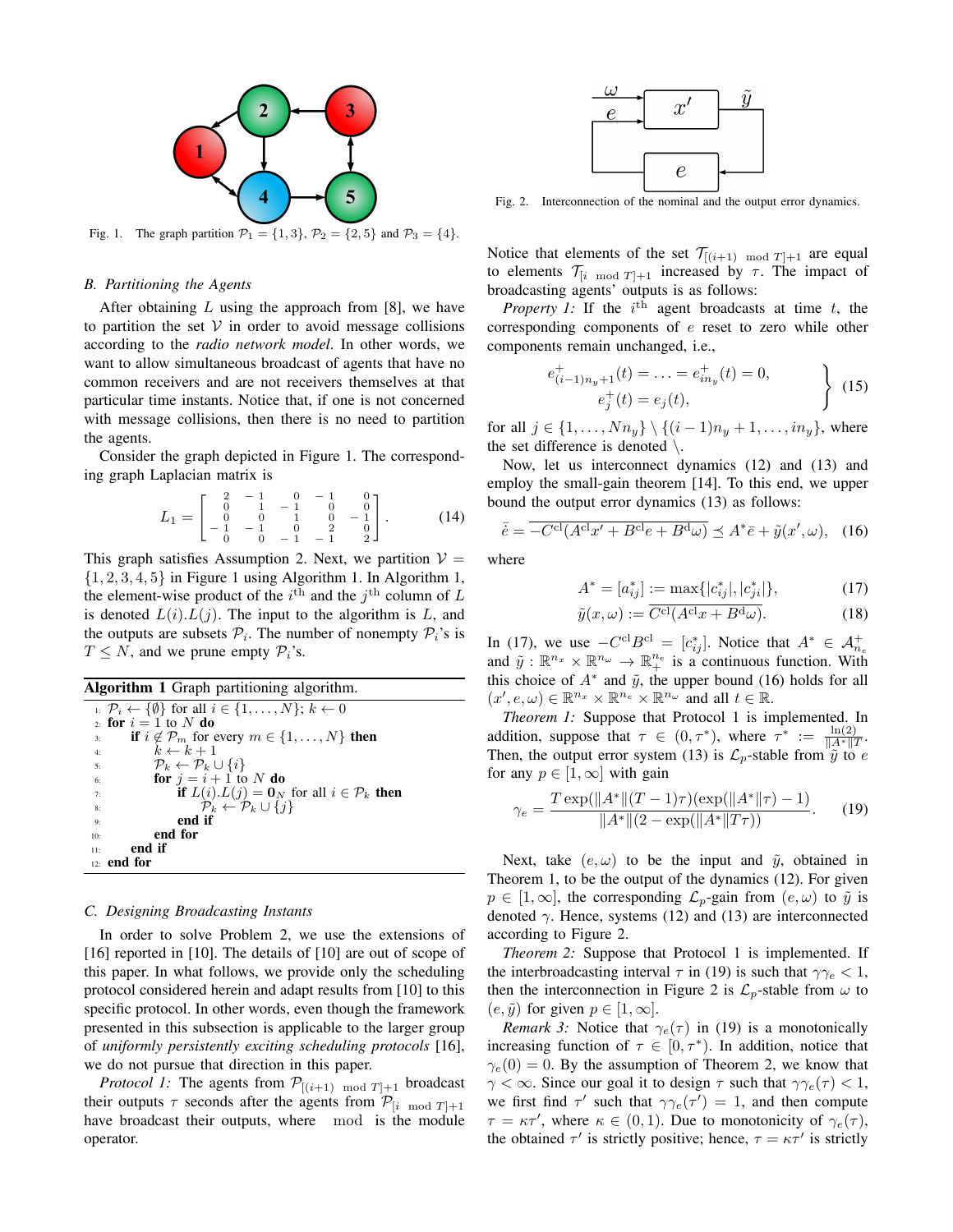positive. Consequently, the unwanted Zeno behavior [12] is avoided. In other words, our approach does not yield continuous feedback that is impossible to implement with digital technology.

*Remark 4:* Because this paper investigates linear timeinvariant agents (4) and control laws (5), the upper bound (16) holds globally. Consequently,  $\gamma_e$  in (19) does not depend on  $(x', e, \omega)$ . Hence, in case the topology is fixed, the rule  $\tau = \kappa \tau'$  yields periodic broadcasting for the given topology. This is the time-triggered feature of our approach. Next, any change of the topology generates an event that triggers a recomputation of  $\tau$ . This is the event-triggered feature of our approach. However, scenarios with a time-varying  $\kappa$  or the upper bound (16) that holds only locally would yield a time-varying  $\tau$  even for a fixed topology (refer to [10] for more details). Having that said, our methodology is surely an instant of self-triggering. Lastly, notice that  $\tau$  is independent of  $y_{eq}$ , i.e., the agents do not need to know the synchronization point  $y_{eq}$  ahead of time which would in turn compromise the decentralized nature of our approach.

From Assumption 1 and [14, Corollary 5.2.], we infer that for (12) there exist  $K_d, \gamma_d \geq 0$  such that  $||x'[t_0, t]||_p \leq$  $K_d ||x'_0|| + \gamma_d ||(e, \omega)[t_0, t]||_p$  for any  $p \in [1, \infty]$ . Consequently, x' is  $\mathcal{L}_p$  to  $\mathcal{L}_p$  detectable from  $(e, \omega, \tilde{y})$  for any  $p \in [1,\infty].$ 

*Corollary 1:* Assume that the conditions of Theorem 2 are met. Then, output synchronization of systems given by (4) is  $\mathcal{L}_p$ -stable from  $\omega$  to  $(e, x')$  for given  $p \in [1, \infty]$ .

*Corollary 2:* Assume that the conditions of Theorem 2 are met. Then, output synchronization of systems given by (4) is ISS from  $\omega$  to  $(e, x')$ .

## V. STABILITY UNDER SWITCHING TOPOLOGY

The switched system with impulsive effects we are considering herein is

$$
\begin{bmatrix} \dot{x}' \\ \dot{e} \end{bmatrix} = \begin{bmatrix} A_{\sigma}^{cl} & B_{\sigma}^{cl} \\ -C^{cl} A_{\sigma}^{cl} & -C^{cl} B_{\sigma}^{cl} \end{bmatrix} \begin{bmatrix} x' \\ e \end{bmatrix} + \underbrace{\begin{bmatrix} B^{d} \\ -C^{cl} B^{d} \end{bmatrix}}_{B_{\omega}} \omega, t \notin \mathcal{T},
$$
\n
$$
x'^{+}(t) = x'(t)
$$
\n
$$
e^{+}(t) = \Gamma_{i}e(t)
$$
\n
$$
\begin{aligned} t \in \mathcal{T}, \qquad (20) \end{aligned}
$$

where matrix  $\Gamma_i$  implements Property 1 at the  $i^{\text{th}}$  broadcasting instant. To shorten the notation, we use  $z := (x', e)$ .

#### *A. Switching without Disturbances*

After setting  $\omega \equiv \mathbf{0}_{n_y}$  in (20), we obtain the following result:

*Theorem 3:* Suppose that the conditions of Corollary 1 hold and  $\omega \equiv \mathbf{0}_{n_y}$ . In addition, assume that L is fixed. Then, the equilibrium point  $(e, x') = 0$  of the closed-loop system (12) and (13) is GES.

Next, notice that the equilibrium point  $x_{eq}$  given by (7) is a function of L. In other words, different communication topologies result in different  $x_{eq}$ , i.e., different  $x'$ . In order to apply results from [13] and [11],  $x_{eq}$  must be the same for all admissible topologies. This can be achieved by adapting d in (7) such that  $x_{eq}$  is constant as the topology changes or one can simply use  $d = \mathbf{0}_{n_d}$  yielding  $x_{eq} = \mathbf{0}_{n_x}$ . For the sake of simplicity, we use  $d = \mathbf{0}_{n_y}$  herein. Consequently,  $x' = x$  holds so we use x instead of  $x'$  in the remainder of the paper.

According to Theorem 3, each subsystem in  $P$  is GES. Let us now apply [17, Theorem 15.3.] to each subsystem in  $P$ . From (20) we infer that the flow and jump maps are Lipschitz continuous and are zero at zero. In addition, jump times  $t_i$ 's are predefined (i.e., time-triggered and do not depend on the actual solution of the system), and such that  $0 < t_1 <$  $t_2 < \ldots < t_i$  and  $\lim_{i \to \infty} t_i = \infty$  hold. Consequently, all conditions of [17, Theorem 15.3.] are met. Hence, there exist functions  $V_\rho : \mathbb{R} \times \mathbb{R}^{n_x+n_e} \to \mathbb{R}, \rho \in \mathcal{P}$ , that are rightcontinuous in  $t$  and Lipschitz continuous in  $z$ , and satisfy the following inequalities

$$
c_{1,\rho}||z||^2 \le V_{\rho}(t,z) \le c_{2,\rho}||z||^2, \qquad t \ge t_0,\tag{21}
$$

$$
D_{\rho}^{+}V_{\rho}(t,z) \le -c_{3,\rho}||z||^{2}, \qquad t \notin \mathcal{T}, \qquad (22)
$$

$$
V_{\rho}(t^+, z^+) \le V_{\rho}(t, z), \qquad t \in \mathcal{T}, \qquad (23)
$$

for all  $z \in \mathbb{R}^{n_x+n_e}$ , where  $c_{1,\rho}$ ,  $c_{2,\rho}$  and  $c_{3,\rho}$  are positive constants. These constants are readily obtained once  $k$  and  $l$ from Definition 1 are known (see the proof of [17, Theorem 15.3.]). In the above inequalities,  $D_p^+V_p(t, z)$  denotes the upper right derivative of function  $V_{\rho}$  with respect to the solutions of the  $\rho^{\text{th}}$  system. The upper right derivative of  $V_\rho$  is given by  $D_\rho^+ V_\rho(t, z) := \limsup_{h \to 0, h > 0} \left( \frac{1}{h} [V_\rho(t +$  $(h, z(t+h)) - V_{\rho}(t, z(t))]$ , where  $z(t), t \geq t_0$ , denotes the trajectory of the  $\rho^{\text{th}}$  system. We now rewrite (21) and (22) as follows

$$
c_1 \|z\|^2 \le V_\rho(t, z) \le c_2 \|z\|^2, \qquad t \ge t_0, \quad (24)
$$

$$
D_{\rho}^{+}V_{\rho}(t,z) \le -2\lambda_0 V_{\rho}(t,z), \qquad t \notin \mathcal{T}, \quad (25)
$$

$$
V_{\rho}(t,z) \le \mu V_{\varrho}(t,z), \qquad t \ge t_0, \quad (26)
$$

for all  $z \in \mathbb{R}^{n_x+n_e}$  and all  $\rho, \varrho \in \mathcal{P}$ , where

$$
c_1 = \min_{\rho \in \mathcal{P}} c_{1,\rho} > 0, \qquad c_2 = \max_{\rho \in \mathcal{P}} c_{2,\rho} > 0, \lambda_0 = \min_{\rho \in \mathcal{P}} \frac{c_{3,\rho}}{2c_{1,\rho}} > 0, \qquad \mu = \max_{\rho, \varrho \in \mathcal{P}} \frac{c_{2,\rho}}{c_{1,\varrho}} > 0.
$$

Notice that  $\mu > 1$  in the view of interchangeability of  $\rho$  and  $\rho$  in (26). Following ideas from [11] and [13], we obtain the following result:

*Theorem 4:* Consider the family of m systems for which (23), (24), (25) and (26) hold. Then the corresponding switched system (20) is GES uniformly in  $t_0$  for every switching signal  $\sigma$  with average dwell-time

$$
\tau_a > \frac{\ln \mu}{2\lambda_0} \tag{27}
$$

and  $N_0$  arbitrary.

*Remark 5:* Recall that changes of the topology in  $[t_i, t_{i+1})$ , where  $t_i, t_{i+1} \in \mathcal{T}$ , remain unnoticed until  $t_{i+1}$  (or even later). Therefore, if  $\min_{i \in \mathcal{P}} \tau_i \geq \tau_a$ , then we effectively have that the switched system (20) is GES uniformly in  $t_0$ for any switching signal. Obviously, we want to obtain  $\tau_i$ 's